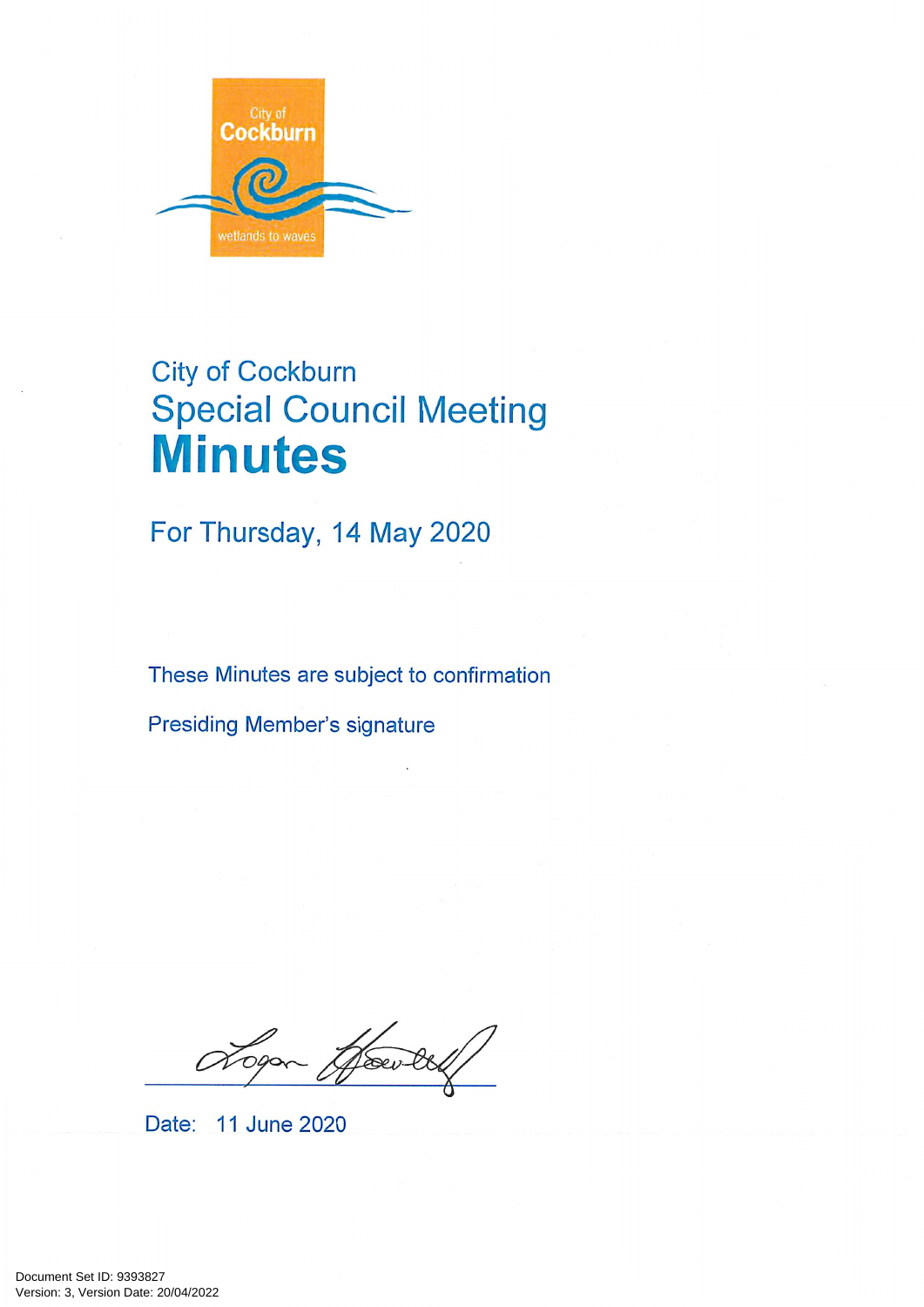# **CITY OF COCKBURN**

#### **SUMMARY OF MINUTES OF THE SPECIAL COUNCIL MEETING HELD ON THURSDAY, 14 MAY 2020**

#### **Page**

| $\mathbf 1$ .    |                                                                                                                     |  |
|------------------|---------------------------------------------------------------------------------------------------------------------|--|
| 2.               |                                                                                                                     |  |
| 3.               | DISCLAIMER (TO BE READ ALOUD BY PRESIDING MEMBER)  4                                                                |  |
| $\overline{4}$ . | ACKNOWLEDGEMENT OF RECEIPT OF WRITTEN DECLARATIONS OF<br>FINANCIAL INTERESTS AND CONFLICT OF INTEREST (BY PRESIDING |  |
| 5.               |                                                                                                                     |  |
| 6.               |                                                                                                                     |  |
| 7.               |                                                                                                                     |  |
| 8.               | DECLARATION BY MEMBERS WHO HAVE NOT GIVEN DUE<br>CONSIDERATION TO MATTERS CONTAINED IN THE BUSINESS PAPER           |  |
| 9.               |                                                                                                                     |  |
| 10.              |                                                                                                                     |  |
|                  | (2020/MINUTE NO 0108) CONSIDERATION OF A CONFIDENTIAL<br>10.1                                                       |  |
|                  | (2020/MINUTE NO 0109) SUSPENSION OF STANDING ORDERS 8                                                               |  |
|                  | (2020/MINUTE NO 0110) RESUMPTION OF STANDING ORDERS 8                                                               |  |
| 11.              |                                                                                                                     |  |
|                  | 11.1 (2020/MINUTE NO 0111) CONFIDENTIAL STAFF MATTER 8                                                              |  |
|                  | (2020/MINUTE NO 0112) SUSPENSION OF STANDING ORDERS 9                                                               |  |
|                  | (2020/MINUTE NO 0113) RESUMPTION OF STANDING ORDERS 9                                                               |  |
|                  | 11.2 (2020/MINUTE NO 0114) CONFIDENTIAL STAFF MATTER  9                                                             |  |
|                  | (2020/MINUTE NO 0115) REOPEN MEETING FROM BEHIND CLOSED                                                             |  |
| 12.              | (2020/MINUTE NO 0116) RESOLUTION OF COMPLIANCE 10                                                                   |  |
| 13.              |                                                                                                                     |  |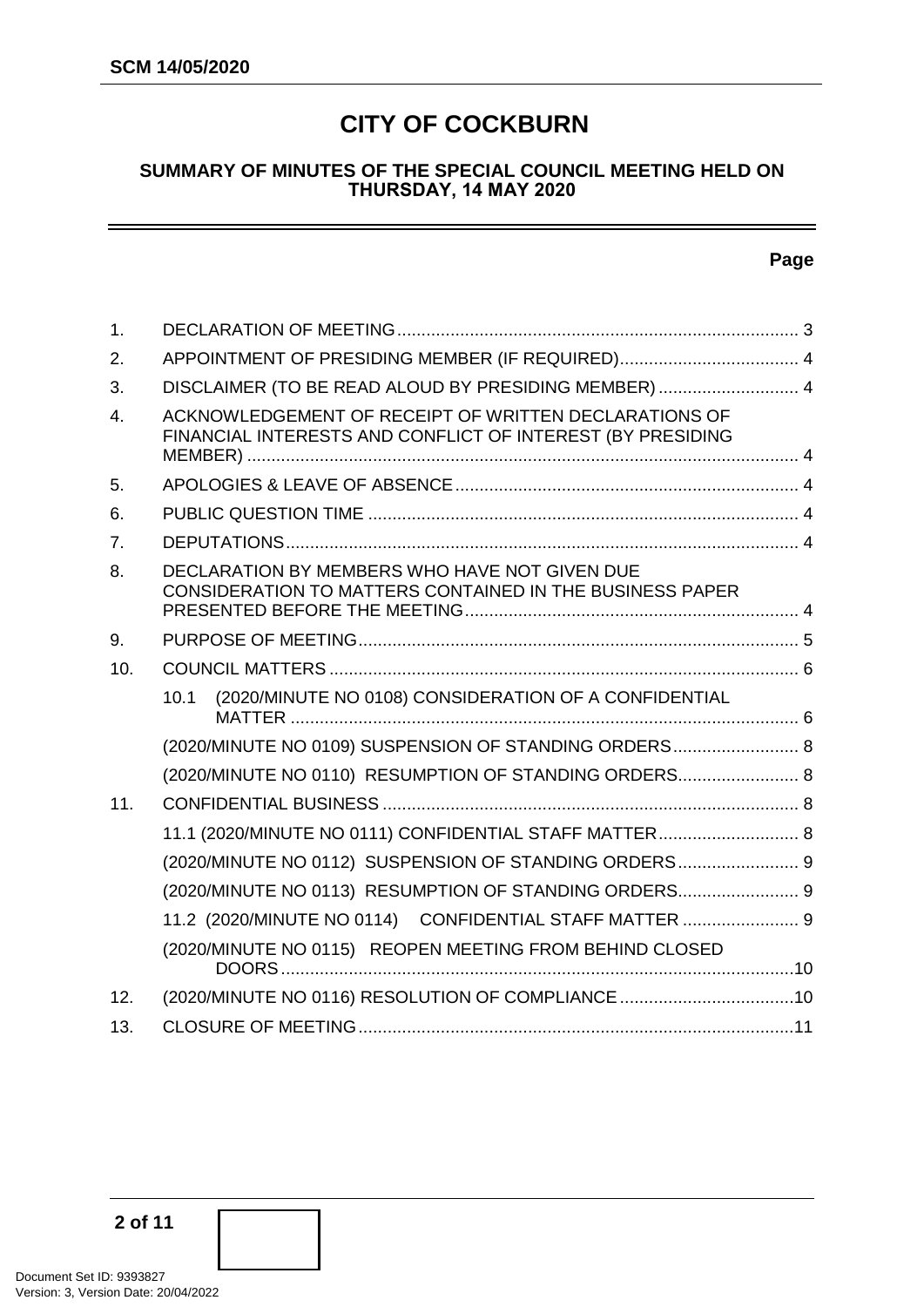# **CITY OF COCKBURN**

# **MINUTES OF SPECIAL COUNCIL MEETING HELD ON THURSDAY, 14 MAY 2020**

#### **PRESENT:**

#### **ELECTED MEMBERS**

| Mr L Howlett         |   | Mayor (Presiding Member)             |  |  |  |
|----------------------|---|--------------------------------------|--|--|--|
| Ms L Kirkwood        | - | Deputy Mayor                         |  |  |  |
| Mr K Allen           | - | Councillor                           |  |  |  |
| Mr M Separovich      | - | Councillor                           |  |  |  |
| Ms P Corke           | - | Councillor                           |  |  |  |
| Ms L Smith           | - | Councillor                           |  |  |  |
| Dr C Terblanche      | - | Councillor                           |  |  |  |
| Mr P Eva             | - | Councillor                           |  |  |  |
| Ms C Stone           | - | Councillor                           |  |  |  |
| Mr T Widenbar        | - | Councillor – left meeting at 10:05pm |  |  |  |
| <b>IN ATTENDANCE</b> |   |                                      |  |  |  |

| Mr D Arndt     |                          | <b>Acting Chief Executive Officer</b>               |
|----------------|--------------------------|-----------------------------------------------------|
| Mr D Green     | $\sim$ 100 $\mu$         | <b>Director Governance &amp; Community Services</b> |
| Mr S Downing   | $\sim$ 100 $\mu$         | Director Finance & Corporate Services               |
| Mr C Sullivan  | $\overline{\phantom{a}}$ | <b>Director Engineering &amp; Works</b>             |
| Mrs B Pinto    | $\sim 100$               | Governance & Risk Officer (Moderator)               |
| Mrs L Spearing | $\sim 100$               | Personal Assistant to Chief Executive Officer       |
| Mr M Reid      |                          | Jackson MacDonald                                   |
| Ms R Harding   | $\blacksquare$           | Jackson MacDonald                                   |

# <span id="page-2-0"></span>**1. DECLARATION OF MEETING**

The Presiding Member declared the meeting open at 9:51pm.

"Kaya, Wanju Wadjuk Budjar" which means "Hello, Welcome to Wadjuk Land"

The Presiding Member acknowledged the Nyungar People who are the traditional custodians of the land on which the meeting is being held and pay respect to the Elders of the Nyungar Nation, both past and present and extend that respect to Indigenous Australians who are with us tonight.

Mayor Howlett made the following announcements:

He welcomed Mr M Reid and Ms Renae Harding from Jackson MacDonald.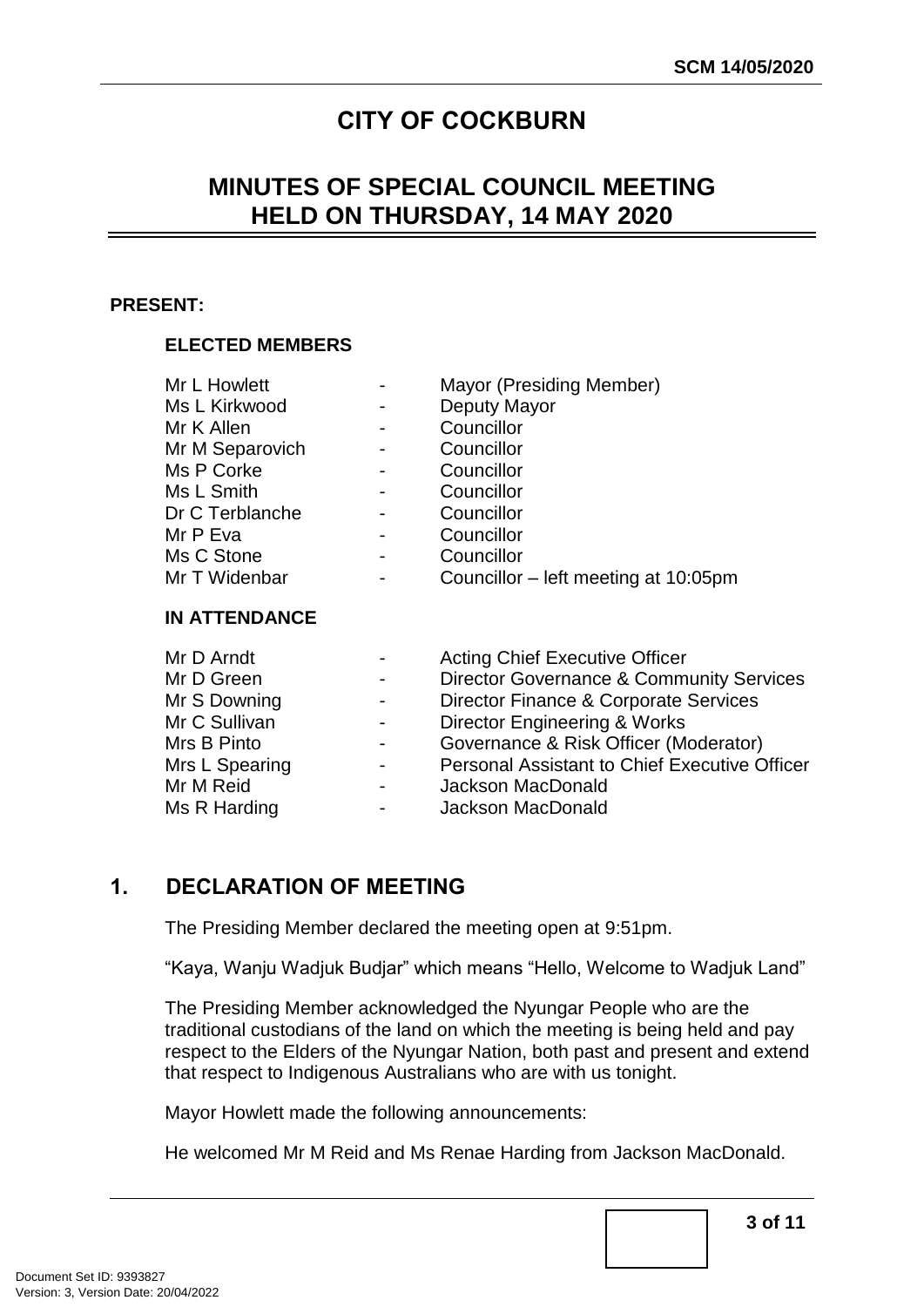# <span id="page-3-0"></span>**2. APPOINTMENT OF PRESIDING MEMBER (IF REQUIRED)**

Nil

# <span id="page-3-1"></span>**3. DISCLAIMER (TO BE READ ALOUD BY PRESIDING MEMBER)**

Members of the public, who attend Council Meetings, should not act immediately on anything they hear at the Meetings, without first seeking clarification of Council's position. Persons are advised to wait for written advice from the Council prior to taking action on any matter that they may have before Council.

#### <span id="page-3-2"></span>**4. ACKNOWLEDGEMENT OF RECEIPT OF WRITTEN DECLARATIONS OF FINANCIAL INTERESTS AND CONFLICT OF INTEREST (BY PRESIDING MEMBER)**

| Cr Widenbar     | - Financial Interest - Item 11.1    |
|-----------------|-------------------------------------|
| Cr Widenbar     | - Financial interest - Item 11.2    |
| Mr Daniel Arndt | - Financial Interest - Item 11.1    |
| <b>Cr Smith</b> | - Impartiality Interest - Item 11.2 |
| Cr Allen        | - Impartiality Interest - Item 11.2 |
| Mayor Howlett   | Impartiality Interest - Item 11.2   |

# <span id="page-3-3"></span>**5. APOLOGIES & LEAVE OF ABSENCE**

Nil

# <span id="page-3-4"></span>**6. PUBLIC QUESTION TIME**

Nil

# <span id="page-3-5"></span>**7. DEPUTATIONS**

Nil

#### <span id="page-3-6"></span>**8. DECLARATION BY MEMBERS WHO HAVE NOT GIVEN DUE CONSIDERATION TO MATTERS CONTAINED IN THE BUSINESS PAPER PRESENTED BEFORE THE MEETING**

Nil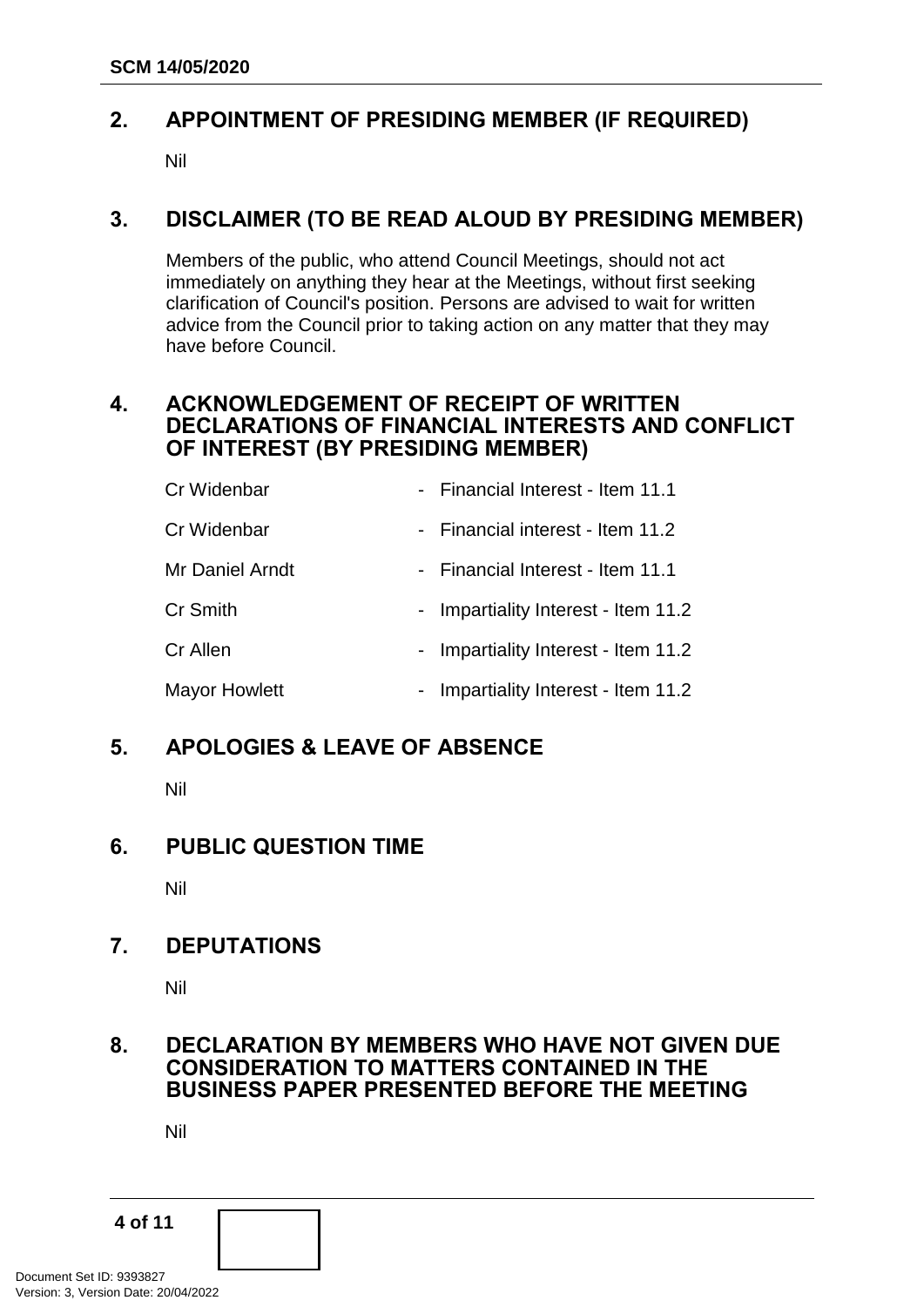# <span id="page-4-0"></span>**9. PURPOSE OF MEETING**

The purpose of the meeting is to consider a confidential staff matter.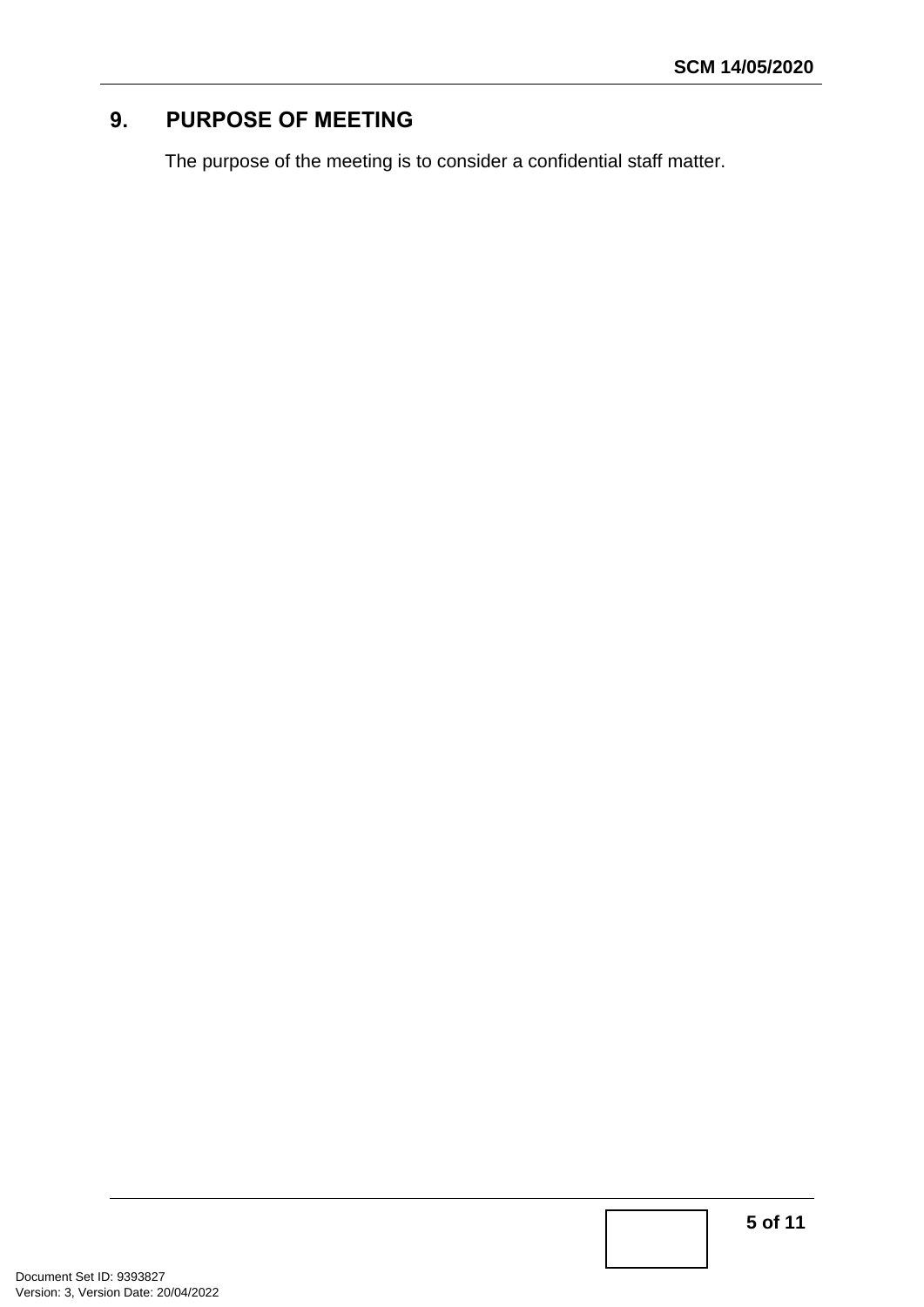# <span id="page-5-1"></span><span id="page-5-0"></span>**10. COUNCIL MATTERS**

#### **10.1 (2020/MINUTE NO 0108) CONSIDERATION OF A CONFIDENTIAL MATTER**

**Author(s)** D Arndt **Attachments** N/A

# **RECOMMENDATION**

That Council:

- (1) consider the matters contained in the report provided to Elected Members under separate confidential cover, behind closed doors, pursuant to Clause 7.2 of the City of Cockburn Standing Orders 2016; and
- (2) nominate Ms Renae Harding, Ms Brenna Swanson (*not in attendance*) and Mr Matthew Reid (Jackson McDonald), Messrs Don Green, Stuart Downing and Charles Sullivan (City of Cockburn) and Mr Ron Murphy (Department of Local Government, Sport and Cultural Industries (DLGSCI) (*not in attendance*) to remain in the meeting during consideration of the matters behind closed doors.

#### **COUNCIL DECISION**

MOVED Mayor Howlett SECONDED Cr K Allen

That the recommendation be adopted.

#### **CARRIED ON CASTING VOTE OF PRESIDING MEMBER 5/5**

#### **Reason**

Lawyers are in attendance to provide legal advice to the Council.

Mr Ord has requested that an observer from the Department (Mr Murphy) be allowed to remain in the Chamber during discussion and consideration of the proceedings behind closed doors.

The Standing Orders (Clause 7.3) requires a resolution of Council to this effect.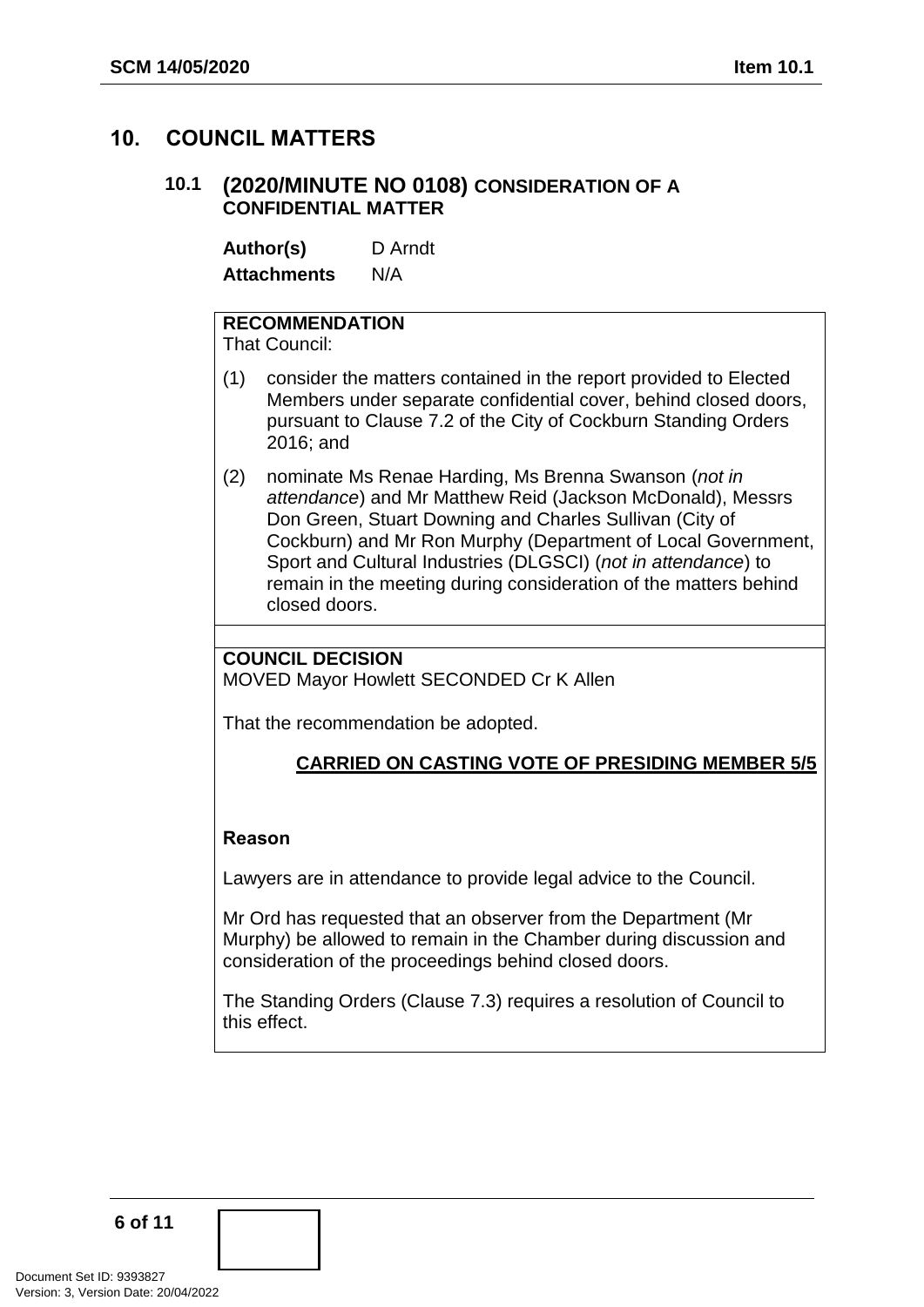### **Background**

The Acting Chief Executive Officer has prepared an agenda for consideration by Council. For this purpose, it is recommended that Council proceeds behind closed doors.

#### **Submission**

N/A

#### **Report**

As contained in the reports provided to Elected Members, under separate confidential cover.

#### **Strategic Plans/Policy Implications**

#### Leading and Listening

Deliver sustainable governance through transparent and robust policy and processes.

#### **Budget/Financial Implications**

As contained in the report, provided under separate confidential cover.

#### **Legal Implications**

As contained in the report, provided under separate confidential cover.

#### **Community Consultation**

N/A

#### **Risk Management Implications**

As contained in the report, provided under separate confidential cover.

#### **Advice to Proponent(s)/Submitters**

N/A

#### **Implications of Section 3.18(3)** *Local Government Act 1995*

Nil

Cr Widenbar left the meeting at 10:05pm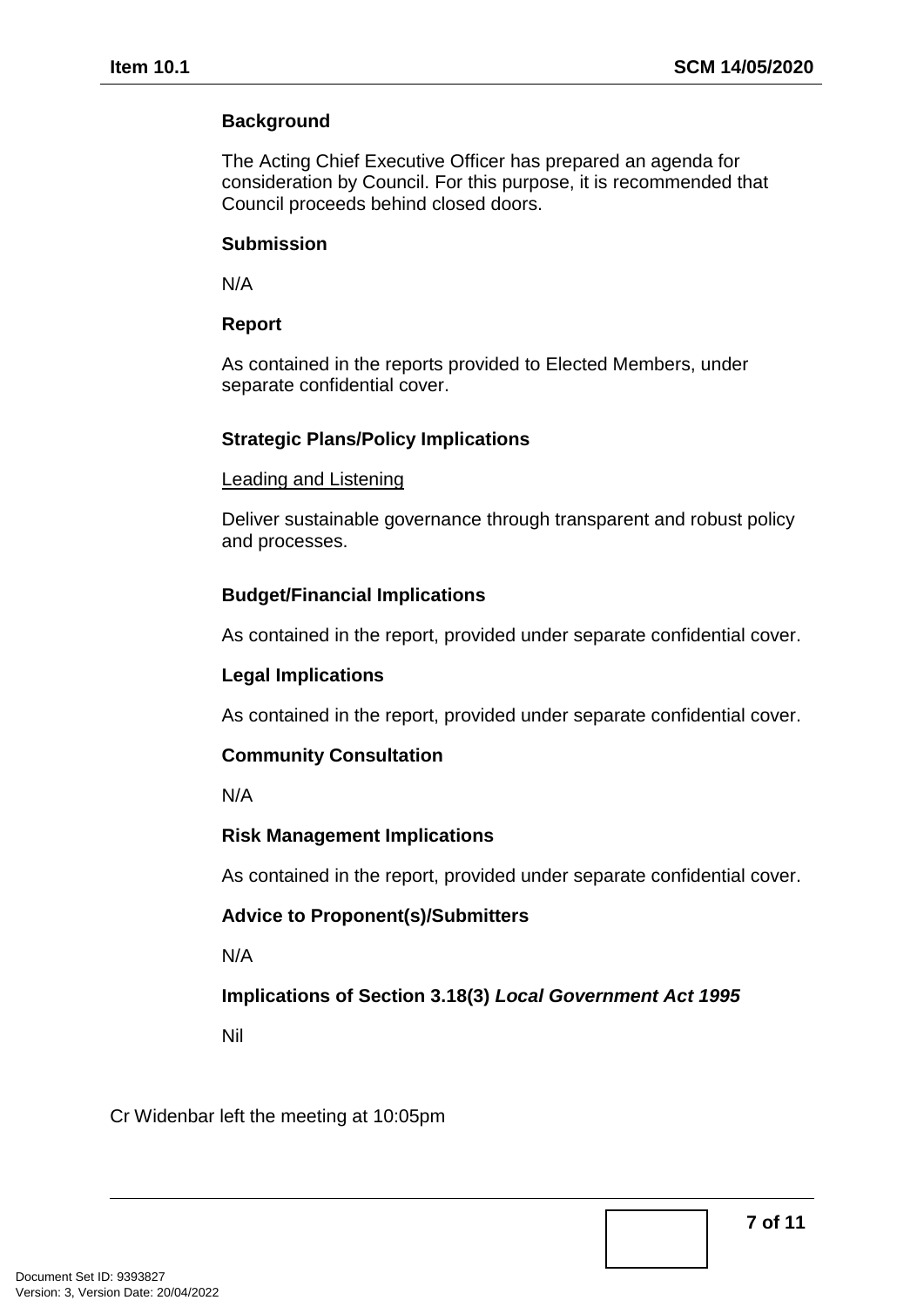# **(2020/MINUTE NO 0109) SUSPENSION OF STANDING ORDERS**

**COUNCIL DECISION** MOVED Cr P Eva SECONDED Cr C Terblanche

That Council, pursuant to clause 22.1 of the Standing Orders, suspend the meeting procedures, for the purpose of the Mayor discussing the Declarations of Interest for the confidential reports contained within the agenda, the time being 10:00pm

<span id="page-7-0"></span>**CARRIED 9/0**

#### <span id="page-7-1"></span>**(2020/MINUTE NO 0110) RESUMPTION OF STANDING ORDERS**

#### **COUNCIL DECISION**

MOVED Cr L Smith SECONDED Deputy Mayor L Kirkwood

That Standing Orders be resumed for the purpose of formally considering the confidential reports contained in the agenda, the time being 10:07pm.

<span id="page-7-3"></span>**CARRIED 9/0**

# <span id="page-7-2"></span>**11. CONFIDENTIAL BUSINESS**

#### **11.1 (2020/MINUTE NO 0111) CONFIDENTIAL STAFF MATTER**

This report and its attachments are CONFIDENTIAL in accordance with Section 5.23(2)(a) of the *Local Government Act 1995*, which permits the meeting to be closed to the public for business relating to the following:

*(a) a matter affecting an employee or employees*.

#### **CONFIDENTIAL STAFF MATTER**

That Council adopts the actions agreed as specified in the Confidential Resolution made behind closed doors.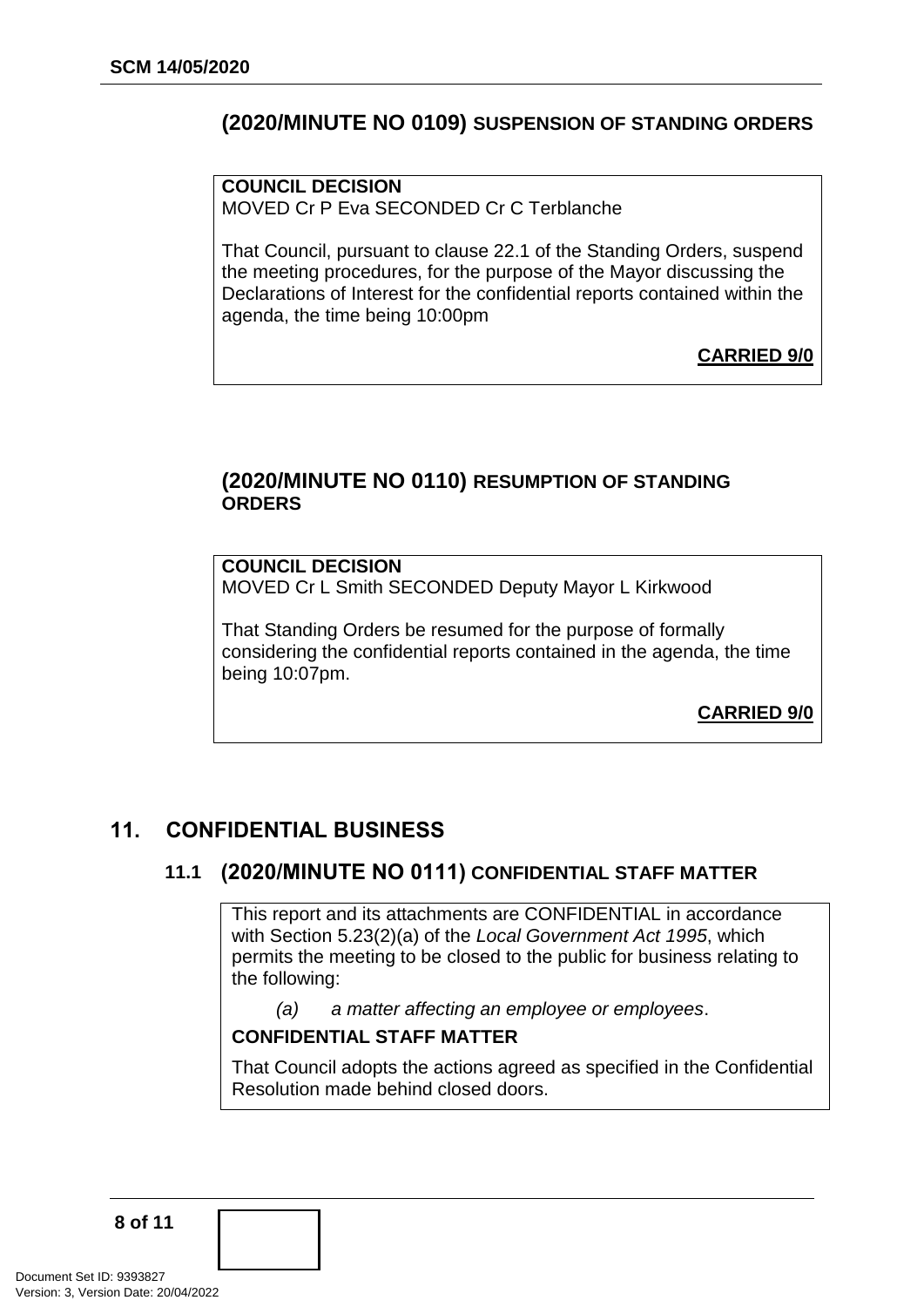# <span id="page-8-2"></span>**(2020/MINUTE NO 0112) SUSPENSION OF STANDING ORDERS**

#### **COUNCIL DECISION**

MOVED Cr C Stone SECONDED Cr P Corke

That Council, pursuant to clause 22.1 of the Standing Orders, suspend the meeting procedures, for the purpose of enabling open debate on the confidential report contained in the agenda, the time being 10:36pm.

#### <span id="page-8-0"></span>**CARRIED 9/0**

#### <span id="page-8-1"></span>**(2020/MINUTE NO 0113) RESUMPTION OF STANDING ORDERS**

#### **COUNCIL DECISION** MOVED Cr K Allen SECONDED Cr L Smith

That Standing Orders be resumed for the purpose of formally considering the confidential reports contained in the agenda, the time being 11:28pm.

#### **CARRIED 5/4**

# **11.2 (2020/MINUTE NO 0114) CONFIDENTIAL STAFF MATTER**

This report and its attachments are CONFIDENTIAL in accordance with Section 5.23(2)(a) of the *Local Government Act 1995*, which permits the meeting to be closed to the public for business relating to the following:

*(a) a matter affecting an employee or employees*.

#### **CONFIDENTIAL STAFF MATTER**

That Council adopts the actions agreed as specified in the Confidential Resolution made behind closed doors.

Cr Chamonix Terblanche left the meeting at 12:01am.

Cr Chamonix Terblanche returned to the meeting at 12:10am.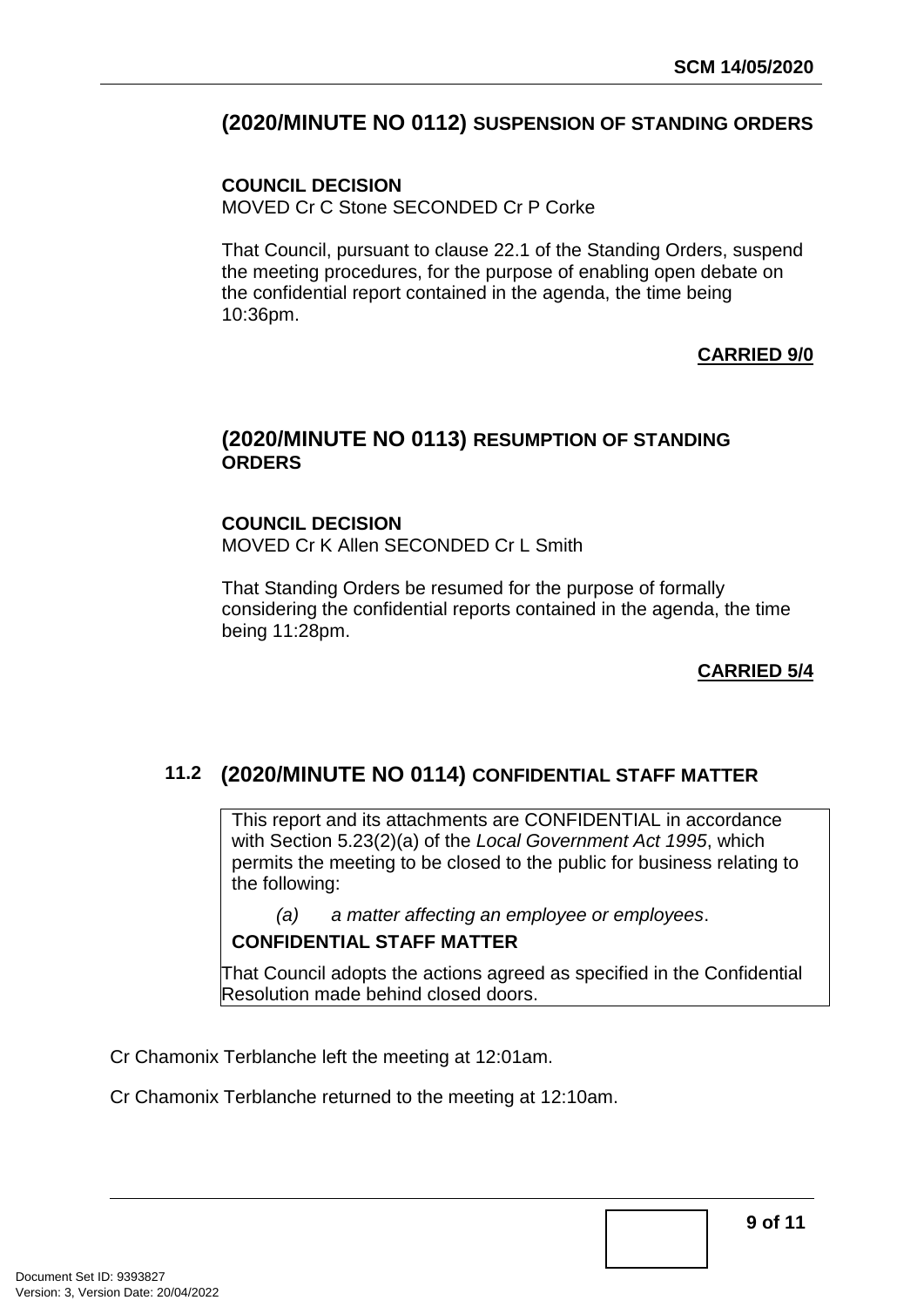#### <span id="page-9-0"></span>**(2020/MINUTE NO 0115) REOPEN MEETING FROM BEHIND CLOSED DOORS**

#### **COUNCIL DECISION**

MOVED Cr P Corke SECONDED Deputy Mayor L Kirkwood

That Council resume from behind closed doors, the time being 12:11am.

#### **CARRIED 9/0**

# <span id="page-9-1"></span>**12. (2020/MINUTE NO 0116) RESOLUTION OF COMPLIANCE**

| <b>RECOMMENDATION</b><br>That Council is satisfied that resolutions carried at this Meeting and<br>applicable to items concerning Council provided services and facilities, are:- |                                                                                                                                                                                                   |  |  |  |  |
|-----------------------------------------------------------------------------------------------------------------------------------------------------------------------------------|---------------------------------------------------------------------------------------------------------------------------------------------------------------------------------------------------|--|--|--|--|
| (1)                                                                                                                                                                               | integrated and co-ordinated, so far as practicable, with any provided by<br>the Commonwealth, the State or any public body;                                                                       |  |  |  |  |
| (2)                                                                                                                                                                               | not duplicated, to an extent Council considers inappropriate, services or<br>facilities as provided by the Commonwealth, the State or any other<br>body or person, whether public or private; and |  |  |  |  |
| (3)                                                                                                                                                                               | managed efficiently and effectively.                                                                                                                                                              |  |  |  |  |
| <b>COUNCIL DECISION</b><br>MOVED Cr L Smith SECONDED Cr P Eva                                                                                                                     |                                                                                                                                                                                                   |  |  |  |  |
| That the recommendation be adopted.                                                                                                                                               |                                                                                                                                                                                                   |  |  |  |  |
|                                                                                                                                                                                   | <b>CARRIED 5/4</b>                                                                                                                                                                                |  |  |  |  |
| For:                                                                                                                                                                              | Mayor L Howlett, Deputy Mayor L Kirkwood, Cr K Allen, Cr L<br>Smith and Cr P Eva                                                                                                                  |  |  |  |  |

**Against:** Cr M Separovich, Cr P Corke, Cr C Terblanche and Cr C Stone